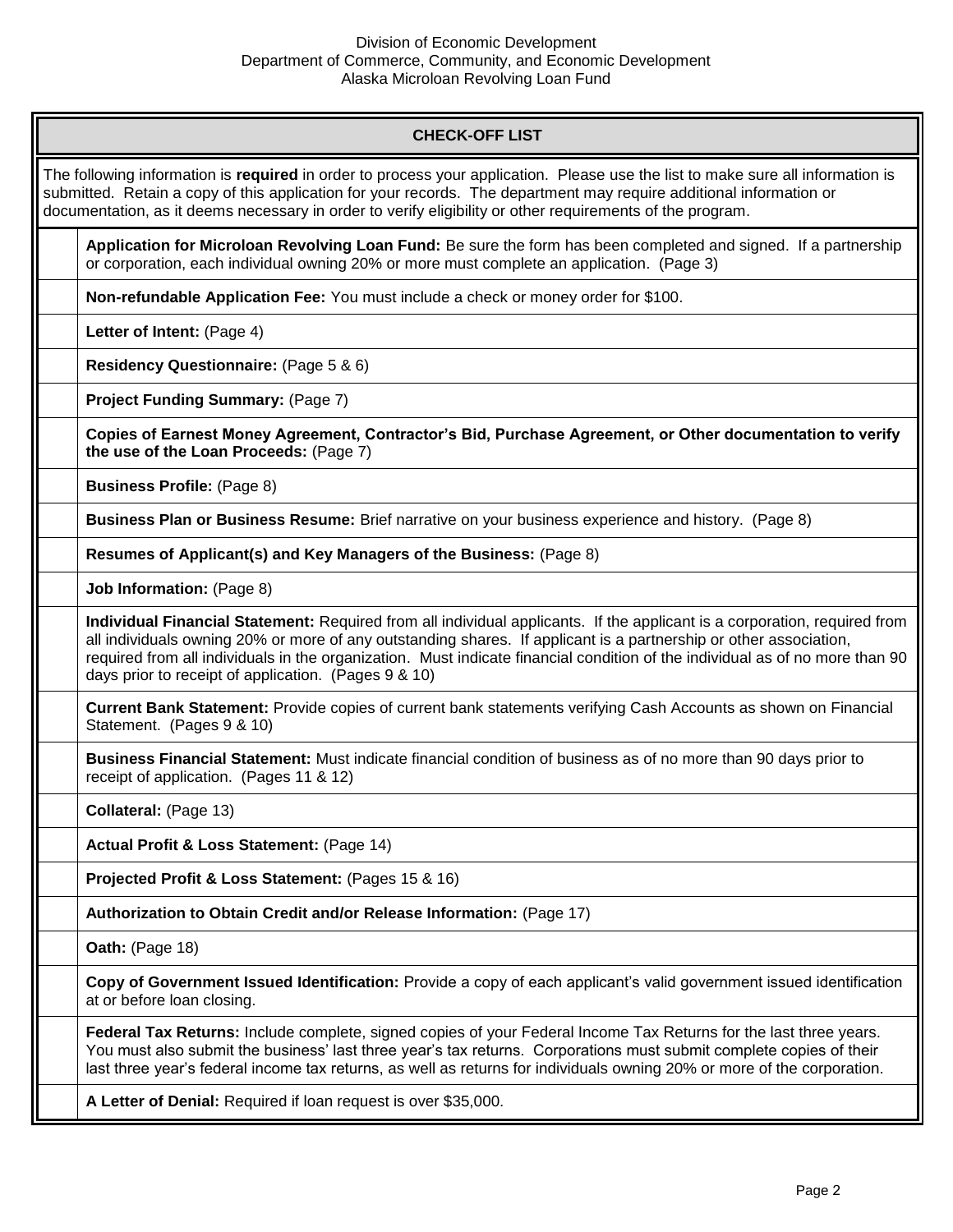

 $\Box$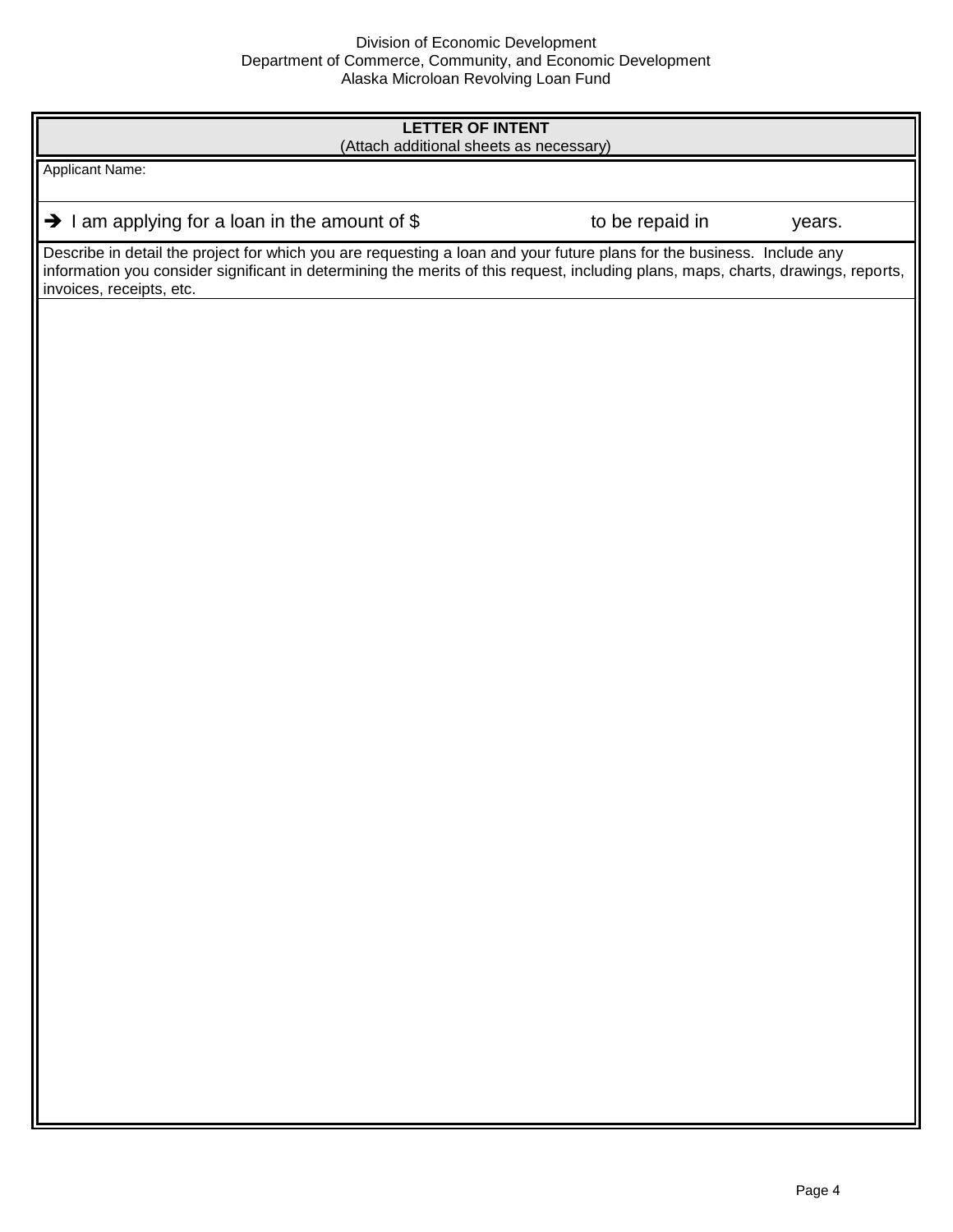

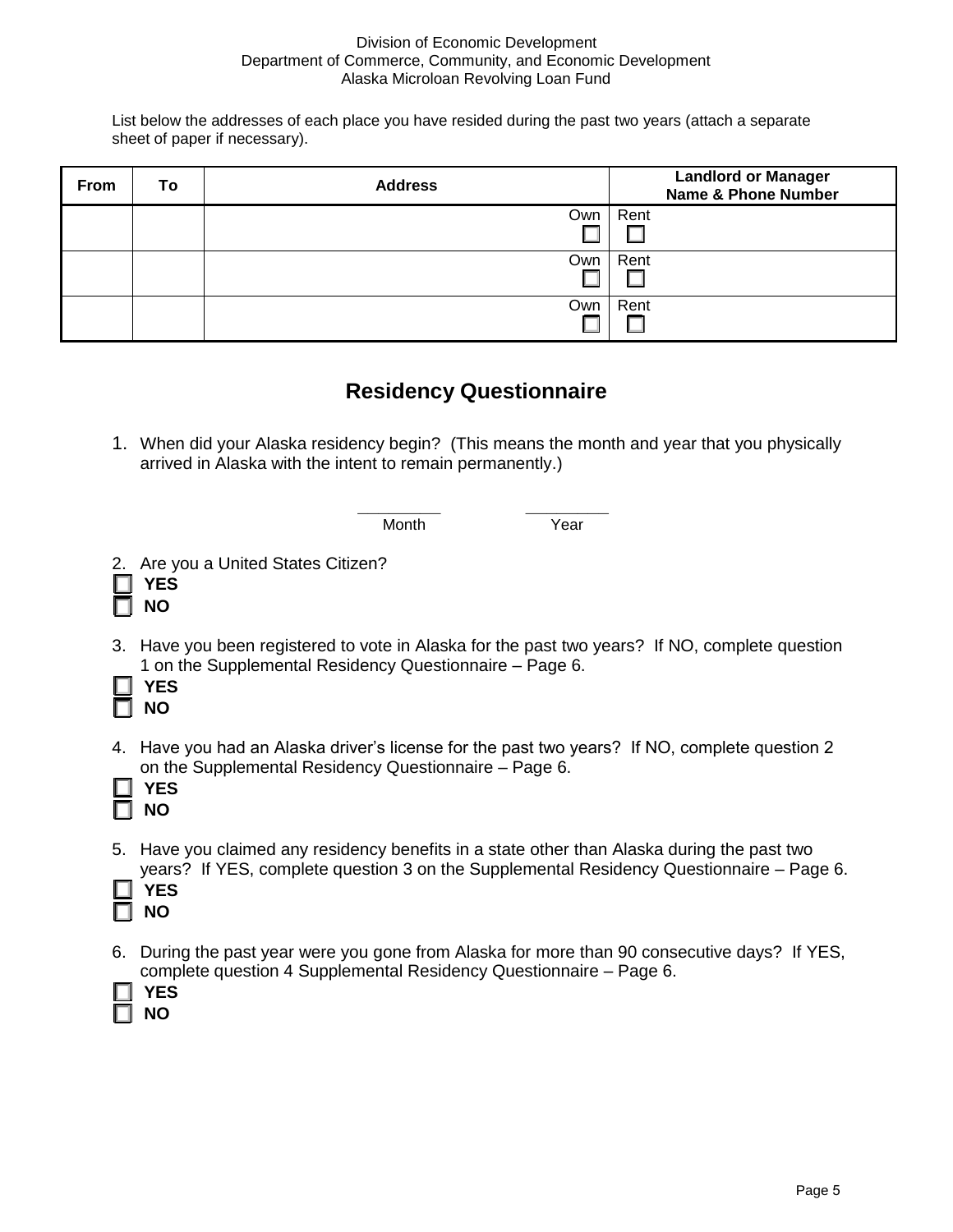$\overline{\mathsf{H}}$ 

 $\overline{H}$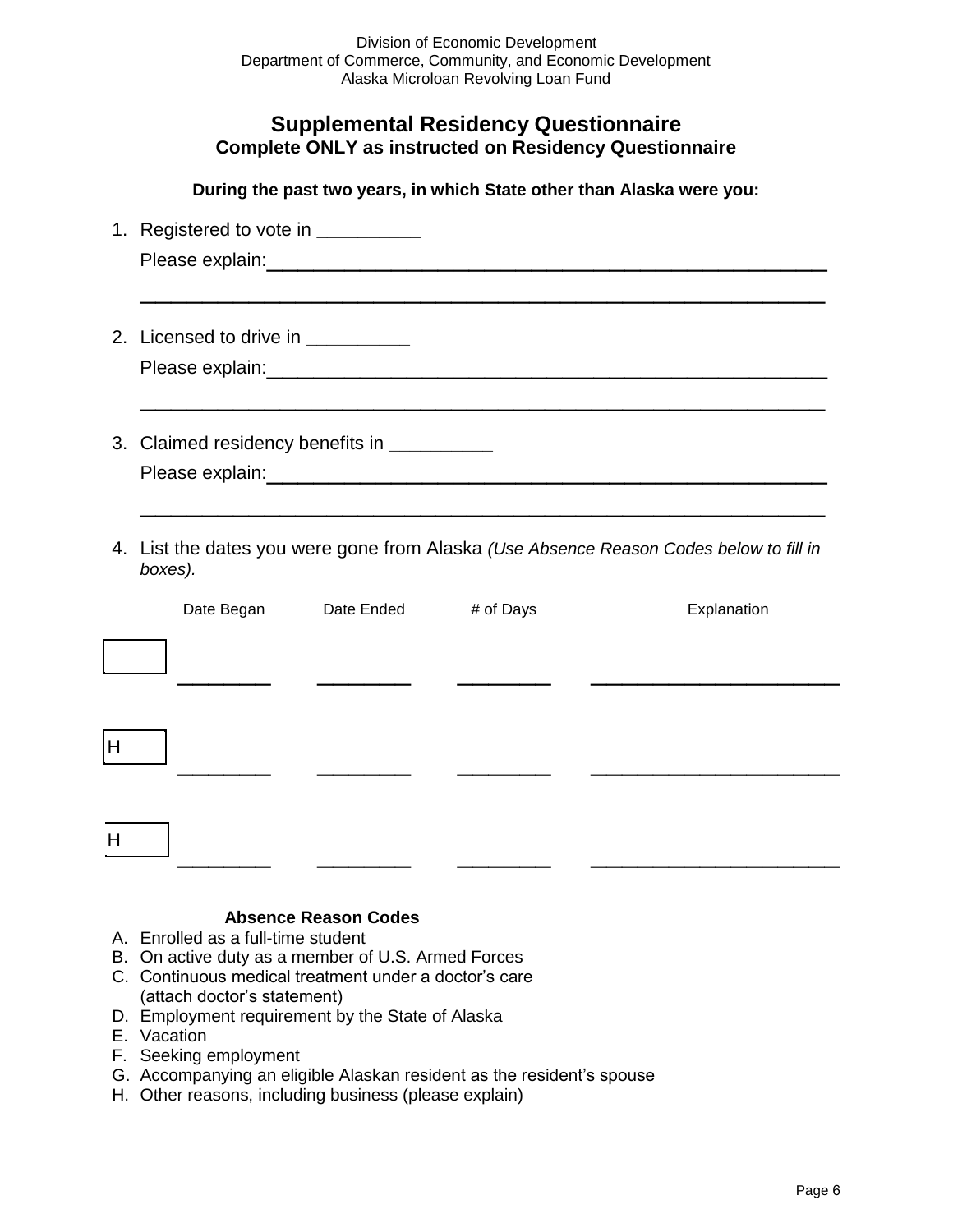$0.00$ 

 $0.00$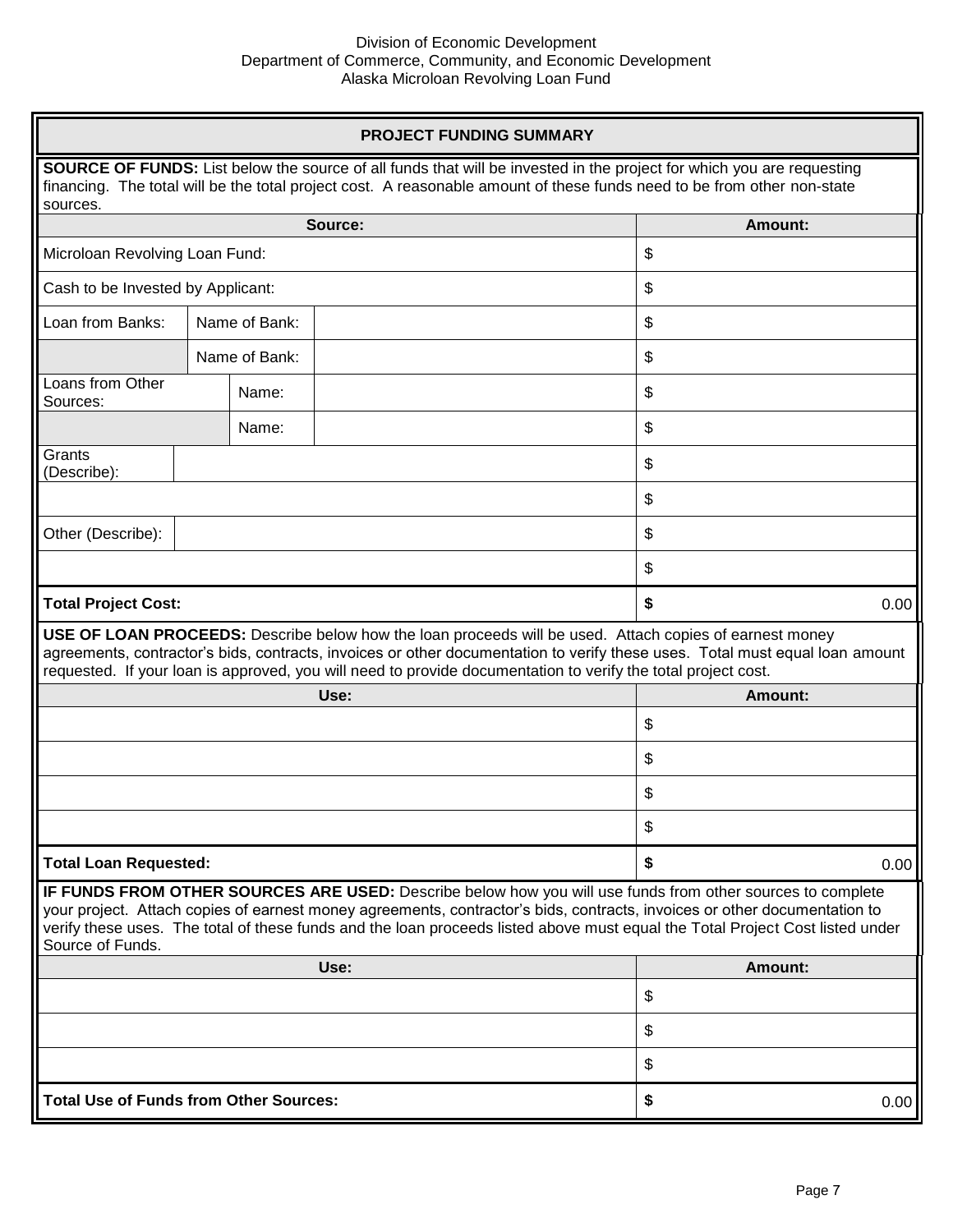$\Box$  $\Box$  $\Box$  $\Box$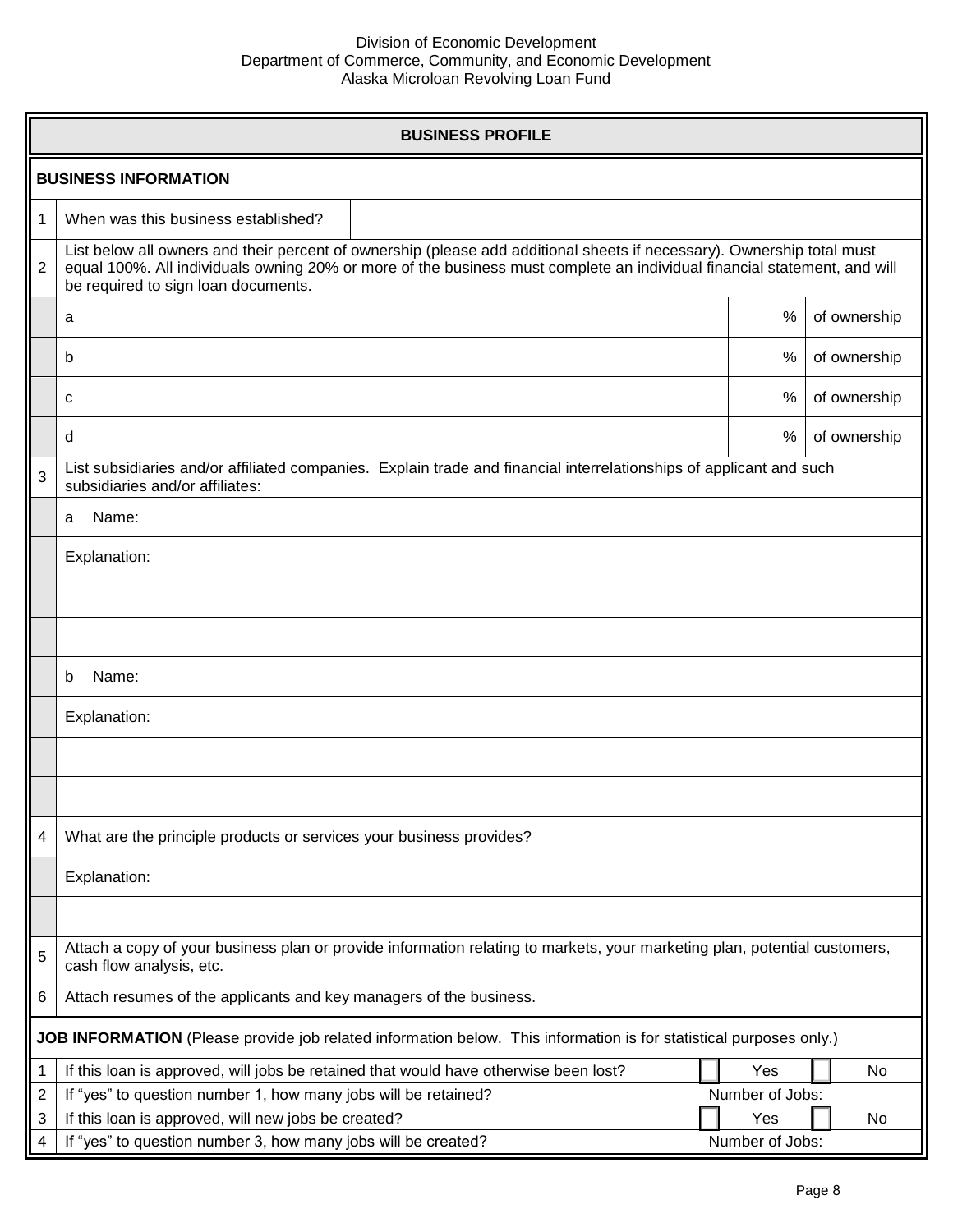

 $0.00$ 

 $0.00$  $0.00$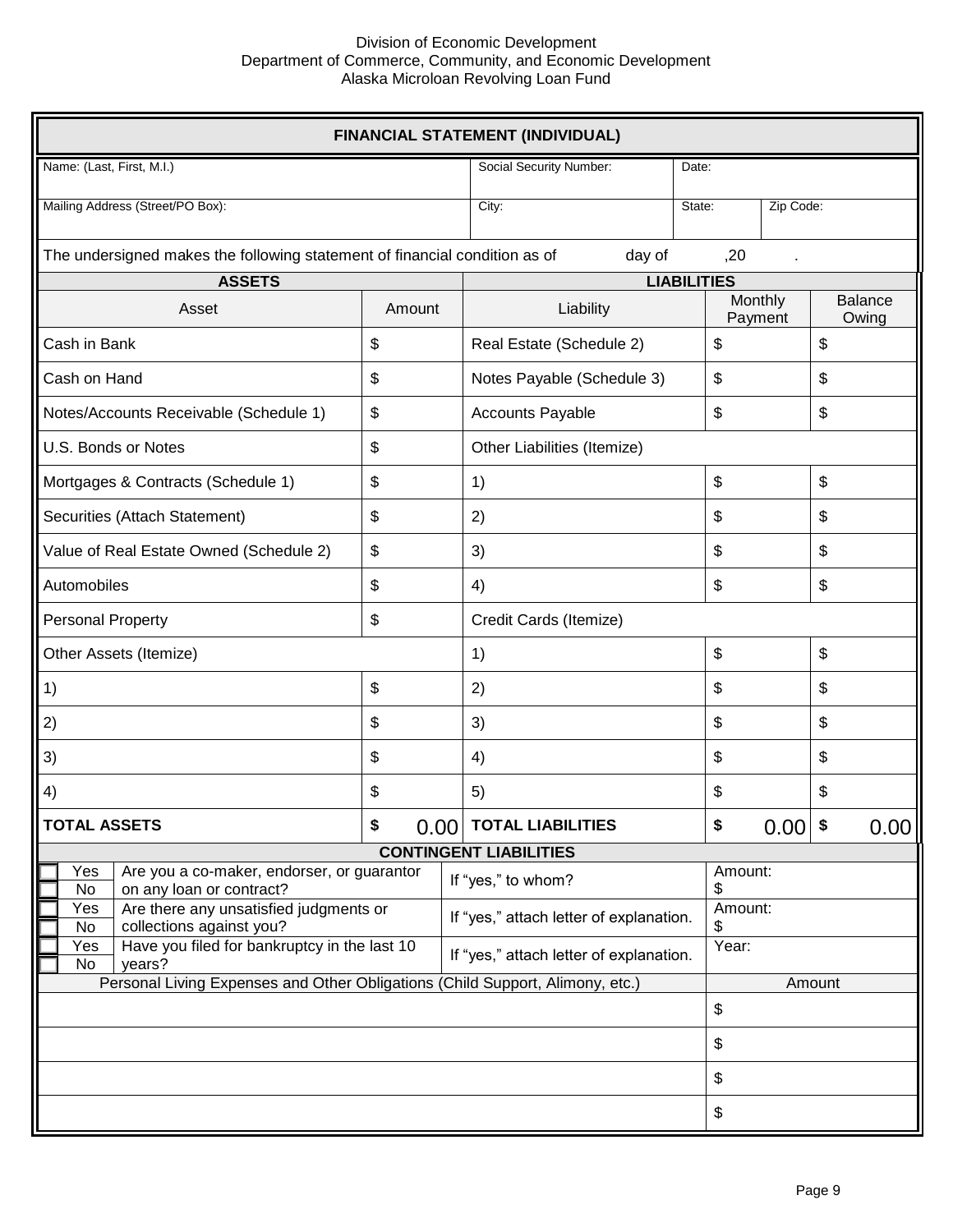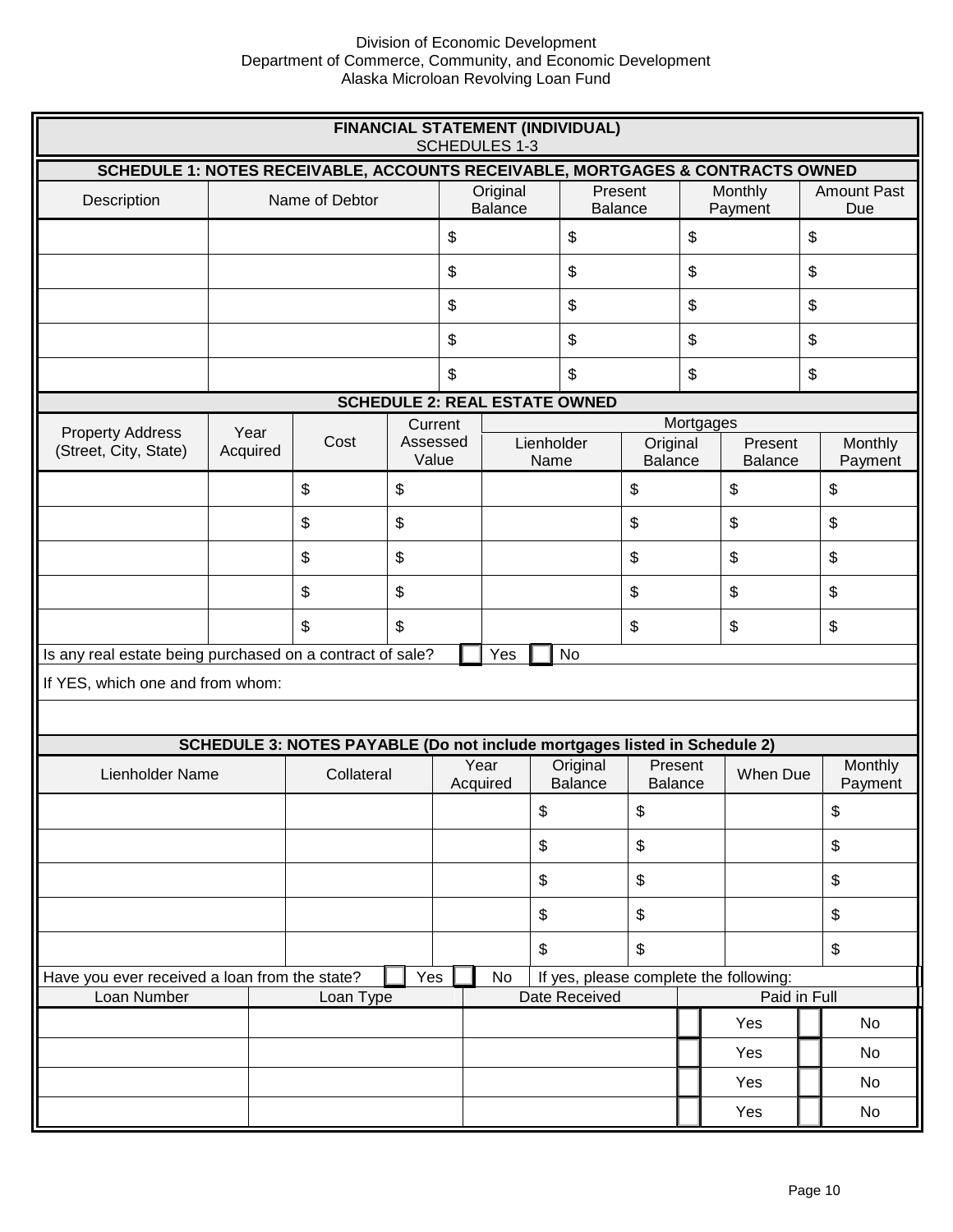

 $0.00$ 

 $0.00$  $0.00$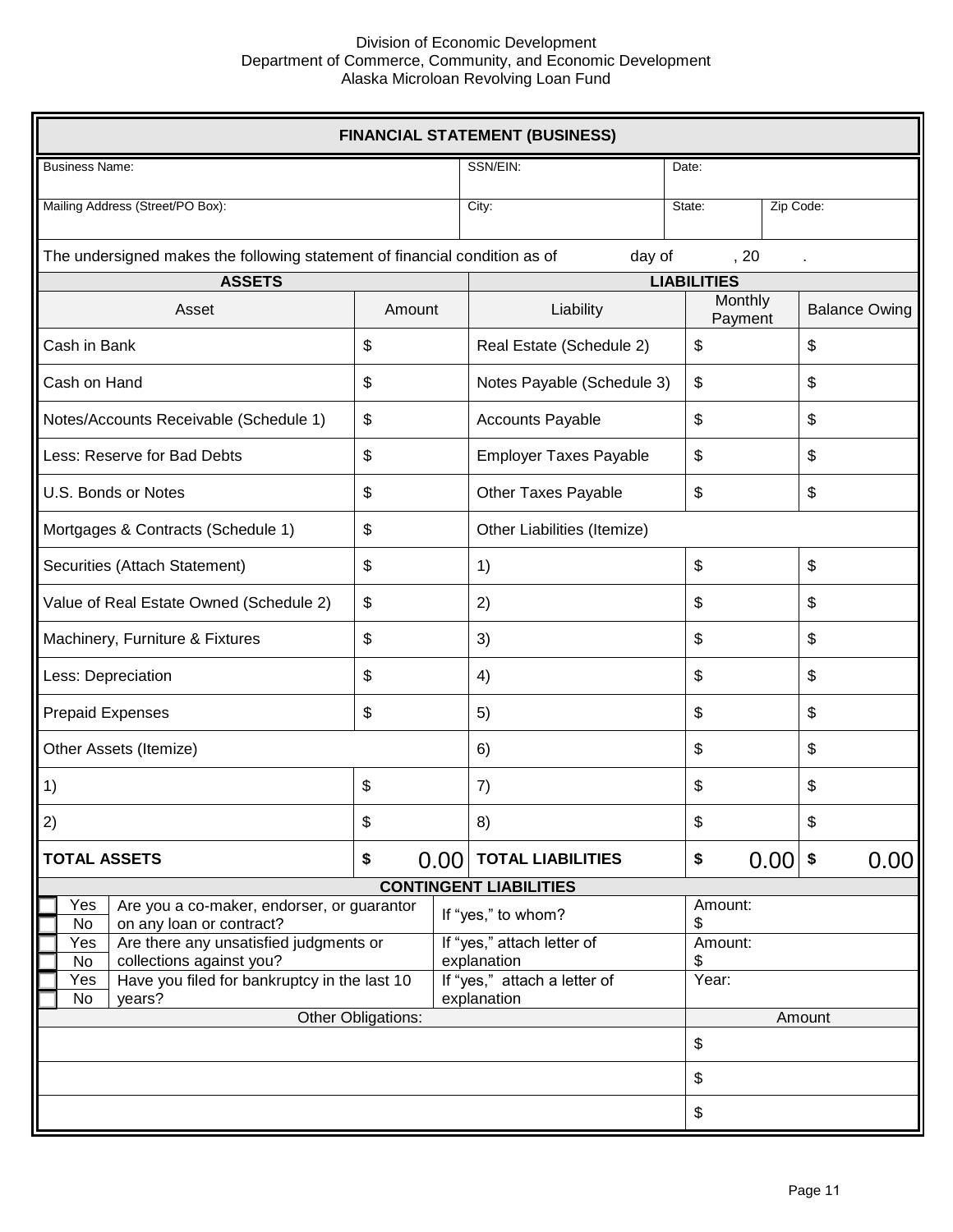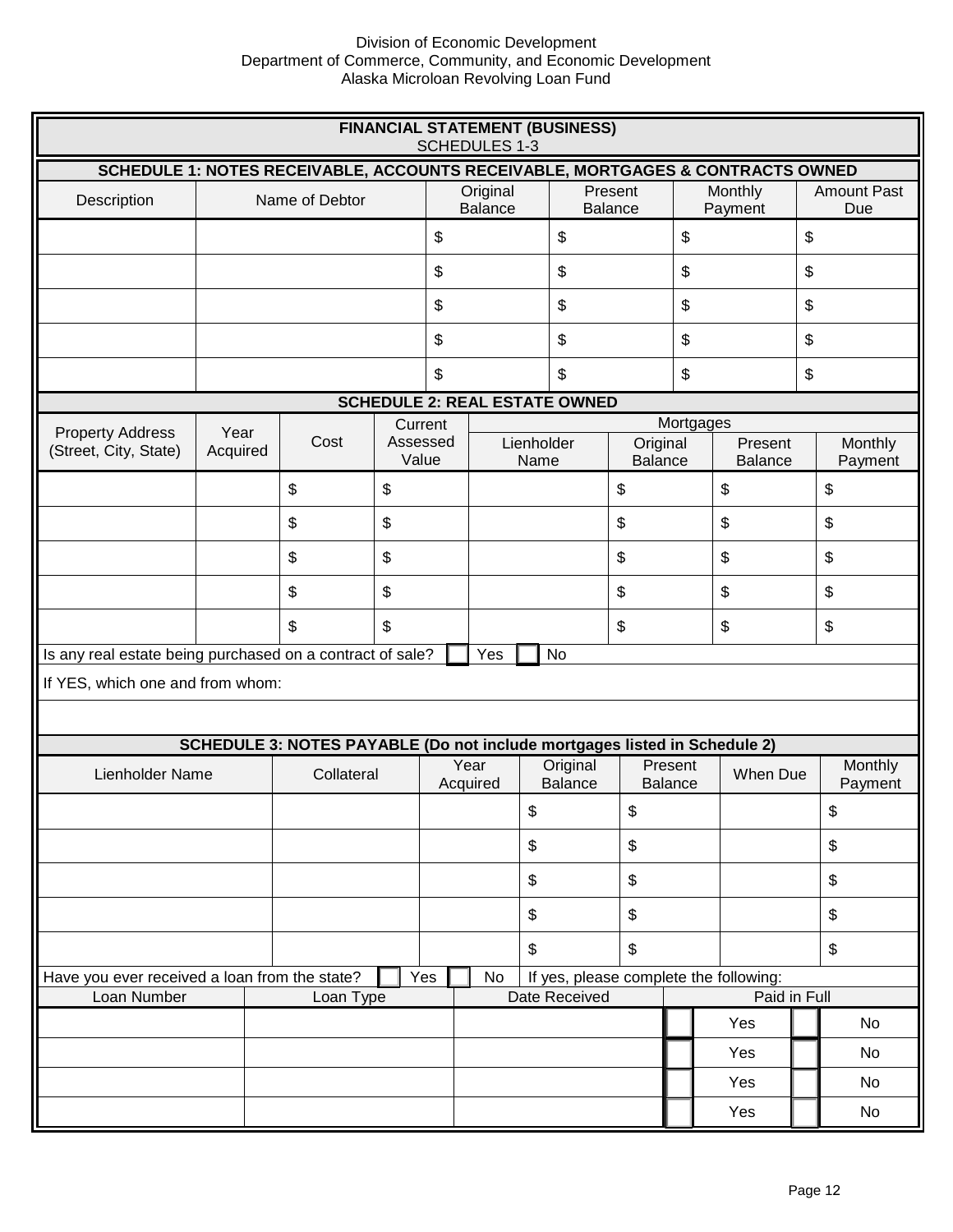| 0.00 | 0.00 |
|------|------|
|      |      |

 $0.00$  $0.00$ 

 $0.00$  $0.00$ 

 $0.00$  $0.00$ 

 $0.00$  $0.00$ 

 $0.00$  $0.00$ 

 $0.00$  $0.00$ 

 $0.00$  $0.00$ 

 $0.00$  $0.00$ 

 $0.00$  $0.00$ 

 $0.00$  $0.00$ 

 $0.00$  $0.00$ 

 $0.00$  $0.00$ 

 $0.00$  $0.00$ 

 $0.00$  $0.00$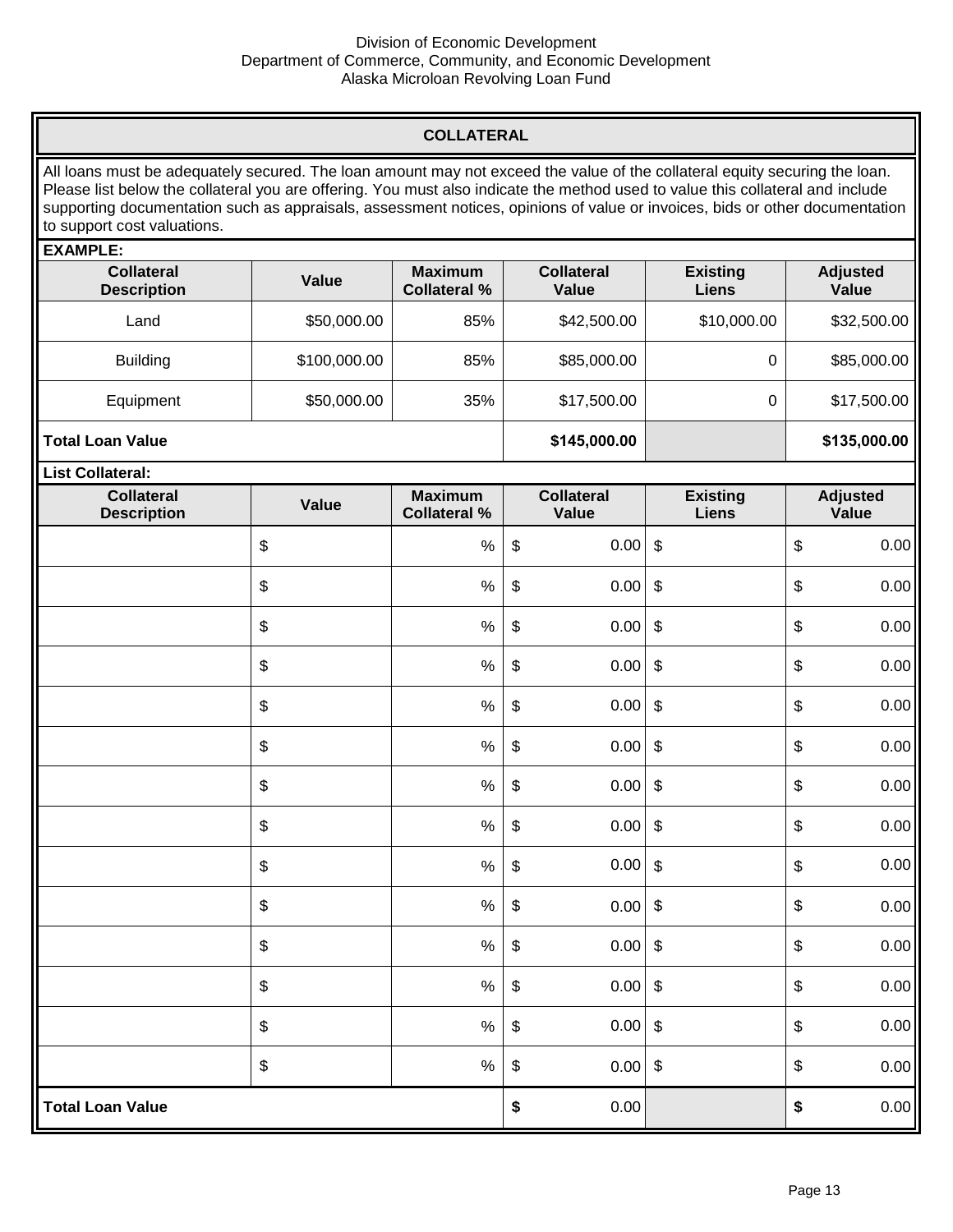$0.00$  $0.00$ 

 $0.00$ 

 $0.00$ 

 $0.00$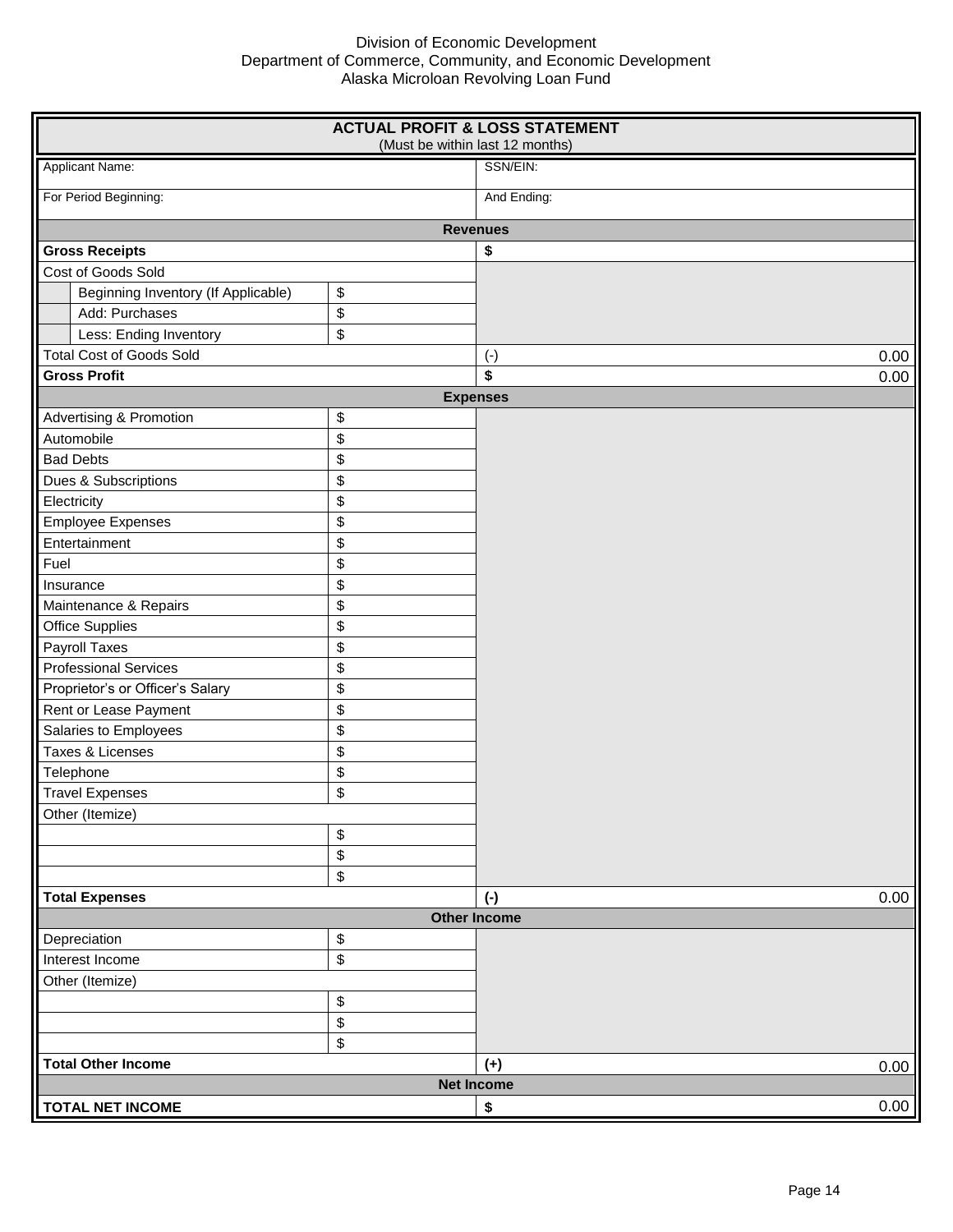|                                     |    | <b>PROJECTED PROFIT &amp; LOSS STATEMENT</b><br>(Estimate all income and expenses for the 12 month period after receiving loan) |  |  |
|-------------------------------------|----|---------------------------------------------------------------------------------------------------------------------------------|--|--|
| Applicant Name:                     |    | SSN/EIN:                                                                                                                        |  |  |
| For Period Beginning:               |    | And Ending:                                                                                                                     |  |  |
|                                     |    | <b>Revenues</b>                                                                                                                 |  |  |
| <b>Gross Receipts</b>               |    | \$                                                                                                                              |  |  |
| Cost of Goods Sold                  |    |                                                                                                                                 |  |  |
| Beginning Inventory (If Applicable) | \$ |                                                                                                                                 |  |  |
| Add: Purchases                      | \$ |                                                                                                                                 |  |  |
| Less: Ending Inventory              | \$ |                                                                                                                                 |  |  |
| <b>Total Cost of Goods Sold</b>     |    | 0.00<br>$(\text{-})$                                                                                                            |  |  |
| <b>Gross Profit</b>                 |    | \$<br>0.00                                                                                                                      |  |  |
|                                     |    | <b>Expenses</b>                                                                                                                 |  |  |
| <b>Advertising &amp; Promotion</b>  | \$ |                                                                                                                                 |  |  |
| Automobile                          | \$ |                                                                                                                                 |  |  |
| <b>Bad Debts</b>                    | \$ |                                                                                                                                 |  |  |
| Dues & Subscriptions                | \$ |                                                                                                                                 |  |  |
| Electricity                         | \$ |                                                                                                                                 |  |  |
| <b>Employee Expenses</b>            | \$ |                                                                                                                                 |  |  |
| Entertainment                       | \$ |                                                                                                                                 |  |  |
| Fuel                                | \$ |                                                                                                                                 |  |  |
| Insurance                           | \$ |                                                                                                                                 |  |  |
| Maintenance & Repairs               | \$ |                                                                                                                                 |  |  |
| <b>Office Supplies</b>              | \$ |                                                                                                                                 |  |  |
| Payroll Taxes                       | \$ |                                                                                                                                 |  |  |
| <b>Professional Services</b>        | \$ |                                                                                                                                 |  |  |
| Proprietor's or Officer's Salary    | \$ |                                                                                                                                 |  |  |
| Rent or Lease Payment               | \$ |                                                                                                                                 |  |  |
| Salaries to Employees               | \$ |                                                                                                                                 |  |  |
| Taxes & Licenses                    | \$ |                                                                                                                                 |  |  |
| Telephone                           | \$ |                                                                                                                                 |  |  |
| <b>Travel Expenses</b>              | \$ |                                                                                                                                 |  |  |
| Other (Itemize)                     |    |                                                                                                                                 |  |  |
|                                     | \$ |                                                                                                                                 |  |  |
|                                     | \$ |                                                                                                                                 |  |  |
|                                     | \$ |                                                                                                                                 |  |  |
| <b>Total Expenses</b>               |    | 0.00<br>$(\cdot)$                                                                                                               |  |  |
|                                     |    | <b>Other Income</b>                                                                                                             |  |  |
| Depreciation                        | \$ |                                                                                                                                 |  |  |
| Interest Income                     | \$ |                                                                                                                                 |  |  |
| Other (Itemize)                     |    |                                                                                                                                 |  |  |
|                                     | \$ |                                                                                                                                 |  |  |
|                                     | \$ |                                                                                                                                 |  |  |
|                                     | \$ |                                                                                                                                 |  |  |
| <b>Total Other Income</b>           |    | $(+)$<br>0.00                                                                                                                   |  |  |
| <b>Net Income</b>                   |    |                                                                                                                                 |  |  |
| <b>TOTAL NET INCOME</b>             |    | 0.00<br>\$                                                                                                                      |  |  |
|                                     |    | Explain how you made the above projections on the next page.                                                                    |  |  |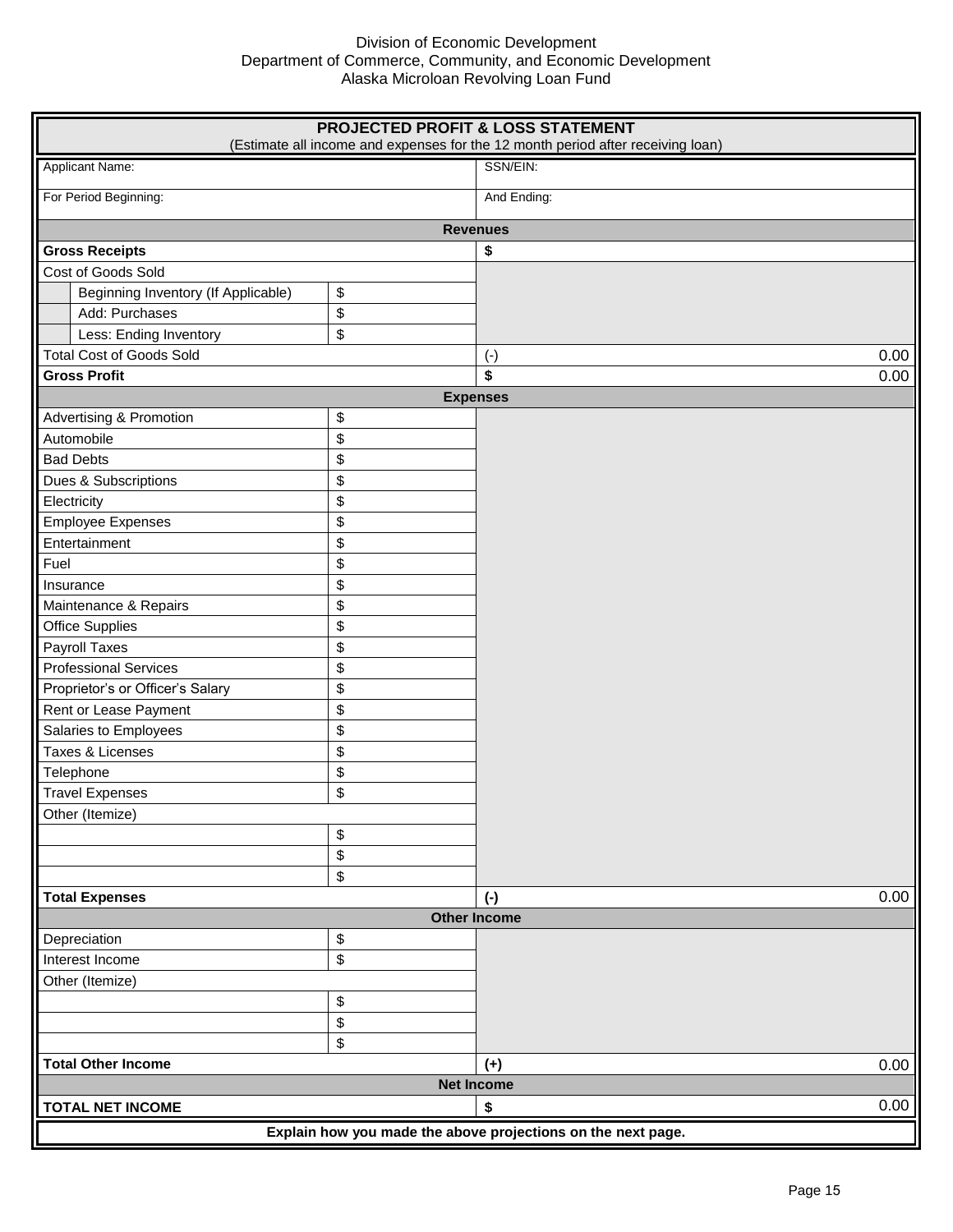**EXPLANATION OF PROJECTED PROFIT & LOSS STATEMENT**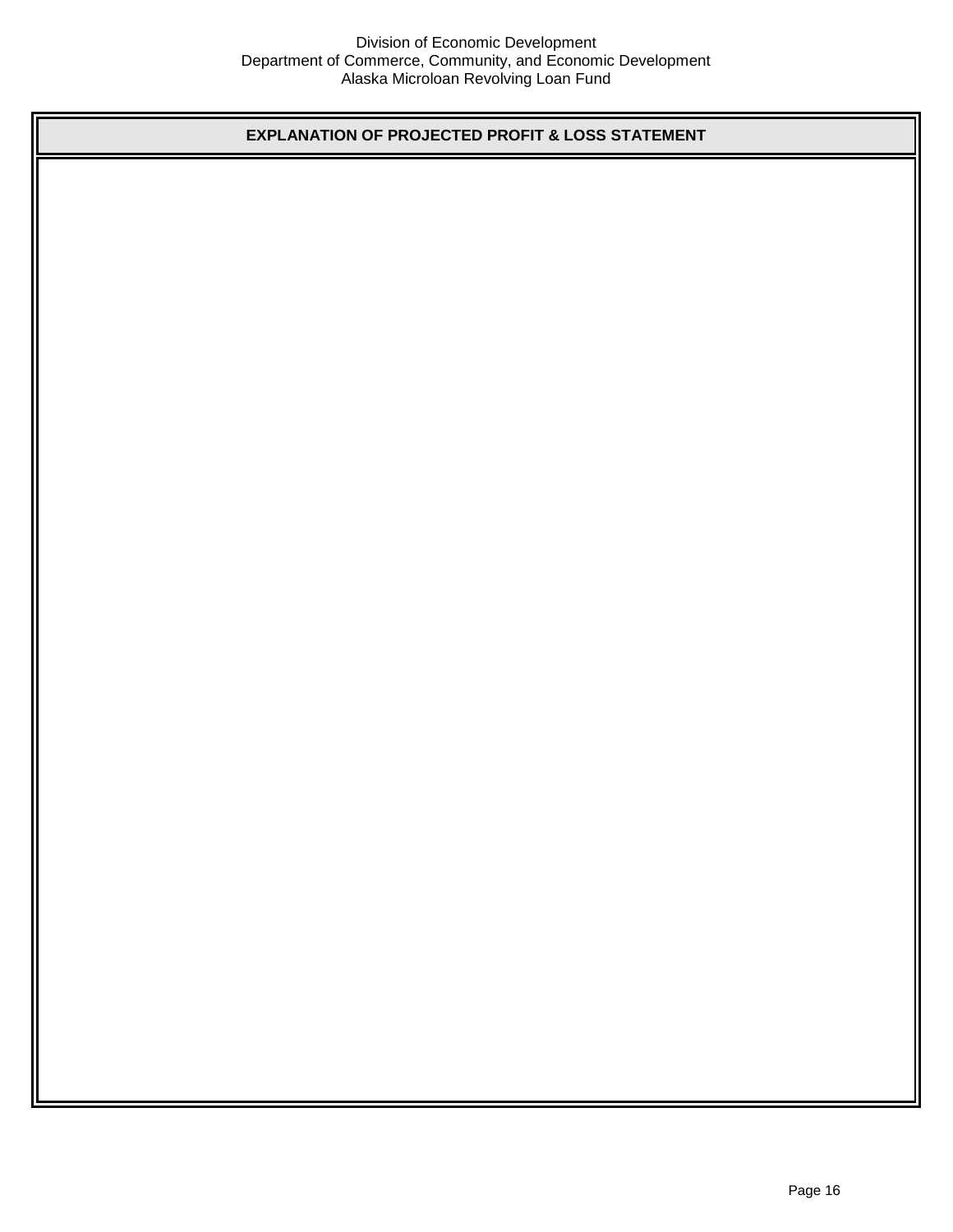## **AUTHORIZATION TO OBTAIN CREDIT AND/OR RELEASE INFORMATION**

| in my loan application and attachments to the following agencies:                                                                                                                                                                                                                                                                                                                                                                                                                                                                                                                                                                              | I authorize the Division of Economic Development to obtain information from, or release any information contained |  |  |  |
|------------------------------------------------------------------------------------------------------------------------------------------------------------------------------------------------------------------------------------------------------------------------------------------------------------------------------------------------------------------------------------------------------------------------------------------------------------------------------------------------------------------------------------------------------------------------------------------------------------------------------------------------|-------------------------------------------------------------------------------------------------------------------|--|--|--|
| U.S. Department of Labor                                                                                                                                                                                                                                                                                                                                                                                                                                                                                                                                                                                                                       |                                                                                                                   |  |  |  |
| U.S. National Marine Fisheries Service                                                                                                                                                                                                                                                                                                                                                                                                                                                                                                                                                                                                         |                                                                                                                   |  |  |  |
| U.S. Coast Guard                                                                                                                                                                                                                                                                                                                                                                                                                                                                                                                                                                                                                               |                                                                                                                   |  |  |  |
|                                                                                                                                                                                                                                                                                                                                                                                                                                                                                                                                                                                                                                                | Alaska Department of Fish and Game                                                                                |  |  |  |
|                                                                                                                                                                                                                                                                                                                                                                                                                                                                                                                                                                                                                                                | Alaska Commercial Fisheries Entry Commission                                                                      |  |  |  |
|                                                                                                                                                                                                                                                                                                                                                                                                                                                                                                                                                                                                                                                | Alaska Child Support Enforcement Division                                                                         |  |  |  |
|                                                                                                                                                                                                                                                                                                                                                                                                                                                                                                                                                                                                                                                | Alaska Permanent Fund Dividend Division                                                                           |  |  |  |
| Alaska Department of Public Safety                                                                                                                                                                                                                                                                                                                                                                                                                                                                                                                                                                                                             |                                                                                                                   |  |  |  |
| Alaska Post Secondary Education                                                                                                                                                                                                                                                                                                                                                                                                                                                                                                                                                                                                                |                                                                                                                   |  |  |  |
| <b>Alaska Division of Motor Vehicles</b>                                                                                                                                                                                                                                                                                                                                                                                                                                                                                                                                                                                                       |                                                                                                                   |  |  |  |
| I further authorize any individual or institution to release credit information concerning me to the Division of<br>Economic Development. This authorization is given to enable the Division of Economic Development to evaluate<br>my loan request. Verification may be obtained from any source named in this application and from any credit-<br>reporting agency. I understand additional information may be requested as part of the quality control program at<br>any time during the lending process.<br>It is understood that a photocopy of this form will serve as authorization.<br>Applicant Signature:<br>Co-Applicant Signature: |                                                                                                                   |  |  |  |
|                                                                                                                                                                                                                                                                                                                                                                                                                                                                                                                                                                                                                                                |                                                                                                                   |  |  |  |
| Please Print Name:                                                                                                                                                                                                                                                                                                                                                                                                                                                                                                                                                                                                                             | Please Print Name:                                                                                                |  |  |  |
| <b>Social Security Number:</b>                                                                                                                                                                                                                                                                                                                                                                                                                                                                                                                                                                                                                 | <b>Social Security Number:</b>                                                                                    |  |  |  |
| Date:                                                                                                                                                                                                                                                                                                                                                                                                                                                                                                                                                                                                                                          | Date:                                                                                                             |  |  |  |